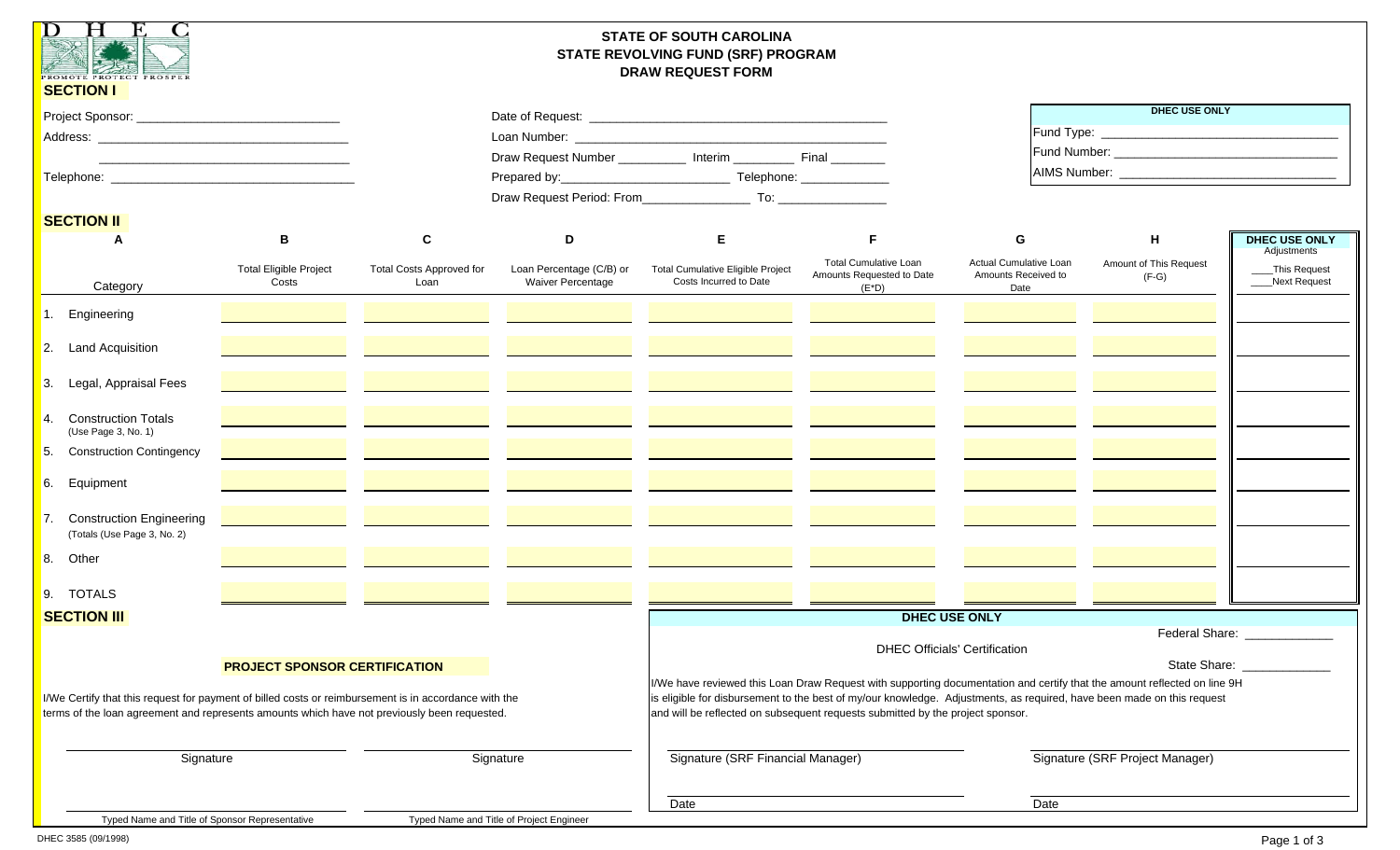## **INSTRUCTIONS FOR PREPARING SRF DRAW REQUEST FORMS**

| <b>PURPOSE:</b>    |                       | Project sponsors must use this draw request form to request disbursement from their State<br>Revolving Fund loan.                                                                                                                                                                                                                                                                                                                                                                                                                                     |
|--------------------|-----------------------|-------------------------------------------------------------------------------------------------------------------------------------------------------------------------------------------------------------------------------------------------------------------------------------------------------------------------------------------------------------------------------------------------------------------------------------------------------------------------------------------------------------------------------------------------------|
| <b>SECTION I</b>   |                       |                                                                                                                                                                                                                                                                                                                                                                                                                                                                                                                                                       |
|                    |                       | <b>ITEM BY ITEM INSTRUCTIONS</b>                                                                                                                                                                                                                                                                                                                                                                                                                                                                                                                      |
|                    |                       | Required information is either self-explanatory or may be obtained from the Revolving<br>Loan Fund Agreement.                                                                                                                                                                                                                                                                                                                                                                                                                                         |
| <b>SECTION II</b>  |                       |                                                                                                                                                                                                                                                                                                                                                                                                                                                                                                                                                       |
|                    | <b>Column A:</b>      | Categories have been extracted from the Loan Agreement. No other categories, including<br>line 8 (Other), may be used without the prior written approval of the Budget and Control<br>Board (BCB) and the Department of Health and Environmental Control (DHEC).                                                                                                                                                                                                                                                                                      |
| 2                  | Column B, C, & D:     | This data must be obtained from the Loan Agreement and will remain constant unless the<br>Loan Agreement is modified to reflect new Eligible Project Costs and/or Costs Approved<br>for Loan. An approved waiver by the BCB may change the percentages in Column D.                                                                                                                                                                                                                                                                                   |
| 3                  | <b>Column E:</b>      | Reflect the Total Cumulative Eligible Project Costs or Waiver Amount Costs Incurred to Date,<br>by category, in this column. The category amounts and totals cannot exceed the amounts and<br>totals reflected in Column B or the Waiver amount approved by BCB, whichever is applicable.                                                                                                                                                                                                                                                             |
| 4                  | <b>Column F:</b>      | The Total Cummulative Loan Amounts Requested to Date, by category, are determined by<br>applying the percentages reflected in Column D to the amounts in Column E. However, Page 3<br>must be used to compile totals for Construction and Construction Engineering. The percentages<br>established in Column D for these categories will be used to determine the Construction and<br>Construction Engineering amounts on Page 3. The category amounts and totals in Column F<br>cannot exceed the category amounts and totals reflected in Column C. |
| 5                  | <b>Column G:</b>      | The Actual Cummulative Loan Amounts Received to Date, by category, are reflected in this<br>column. If an unpaid draw request is being processed by DHEC or the BCB, a departmental<br>adjustment will be made in this column to reflect the appropriate amount.                                                                                                                                                                                                                                                                                      |
| 6                  | <b>Column H:</b>      | The Amount of the Request, by category, is determined by subtracting Column G<br>amounts from Column F amounts.                                                                                                                                                                                                                                                                                                                                                                                                                                       |
| 7                  | <b>Last Column:</b>   | Reserved for DHEC Use Only.                                                                                                                                                                                                                                                                                                                                                                                                                                                                                                                           |
| 8                  |                       | All adjustments must be reflected in the appropriate category amounts and totals.                                                                                                                                                                                                                                                                                                                                                                                                                                                                     |
| 9                  | the Draw Request Form | Invoices to support the Amount of this Request, by category, must be enclosed with                                                                                                                                                                                                                                                                                                                                                                                                                                                                    |
| <b>SECTION III</b> |                       |                                                                                                                                                                                                                                                                                                                                                                                                                                                                                                                                                       |
| 1                  |                       | Project Sponsor Certification: Signatures of the officials so designated by the project<br>sponsor shall be affixed to the draw request form. Signature forms for the authorized<br>representatives must be on file with the BCB and DHEC.                                                                                                                                                                                                                                                                                                            |

|  | <b>DHEC Officials' Certification:</b> Signatures of the officials so designed by the Director, Water Facilities |
|--|-----------------------------------------------------------------------------------------------------------------|
|  | Permitting Division, shall be affixed to the draw request form. Certification by                                |
|  | the Project Manager is only required for check point payments and adjustments.                                  |

| <b>PROCESSING PROCEDURES</b> |                                                              |  |  |  |  |  |  |  |
|------------------------------|--------------------------------------------------------------|--|--|--|--|--|--|--|
|                              | Draw requests are to be submitted simultaneously as follows: |  |  |  |  |  |  |  |
|                              |                                                              |  |  |  |  |  |  |  |

- \* One original and one copy of the draw request with one set of supporting invoices and documentation to: *SC DHEC, Water Facilities Permitting Division, SRF Section, 2600 Bull Street, Columbia, SC 29201*
- One copy of the draw request, without supporting documentation, to: *SCBCB, Office of Local Government, Loan Administration Coordinator, 1122 Lady Street; Suite 1080, Columbia, SC 29201*

| DHEC files the original in the main project file, located in DHEC's Central Office. |              |                                     |                                    |     |       |             |
|-------------------------------------------------------------------------------------|--------------|-------------------------------------|------------------------------------|-----|-------|-------------|
|                                                                                     |              | <b>DHEC USE ONLY</b>                |                                    |     |       |             |
|                                                                                     |              |                                     | Date Received from Project Sponsor |     |       |             |
|                                                                                     | Check Point: | Yes                                 | No                                 |     |       |             |
|                                                                                     | 1st          | 30%                                 | 60%                                | 90% | Final |             |
|                                                                                     |              | % of Draw on Loan                   |                                    |     |       |             |
|                                                                                     |              | Date Review Completed               |                                    |     |       |             |
|                                                                                     |              | Date Forwarded to DHEC FM           |                                    |     |       |             |
|                                                                                     |              | Procurement Manager's Certification |                                    |     |       | Page 2 of 3 |